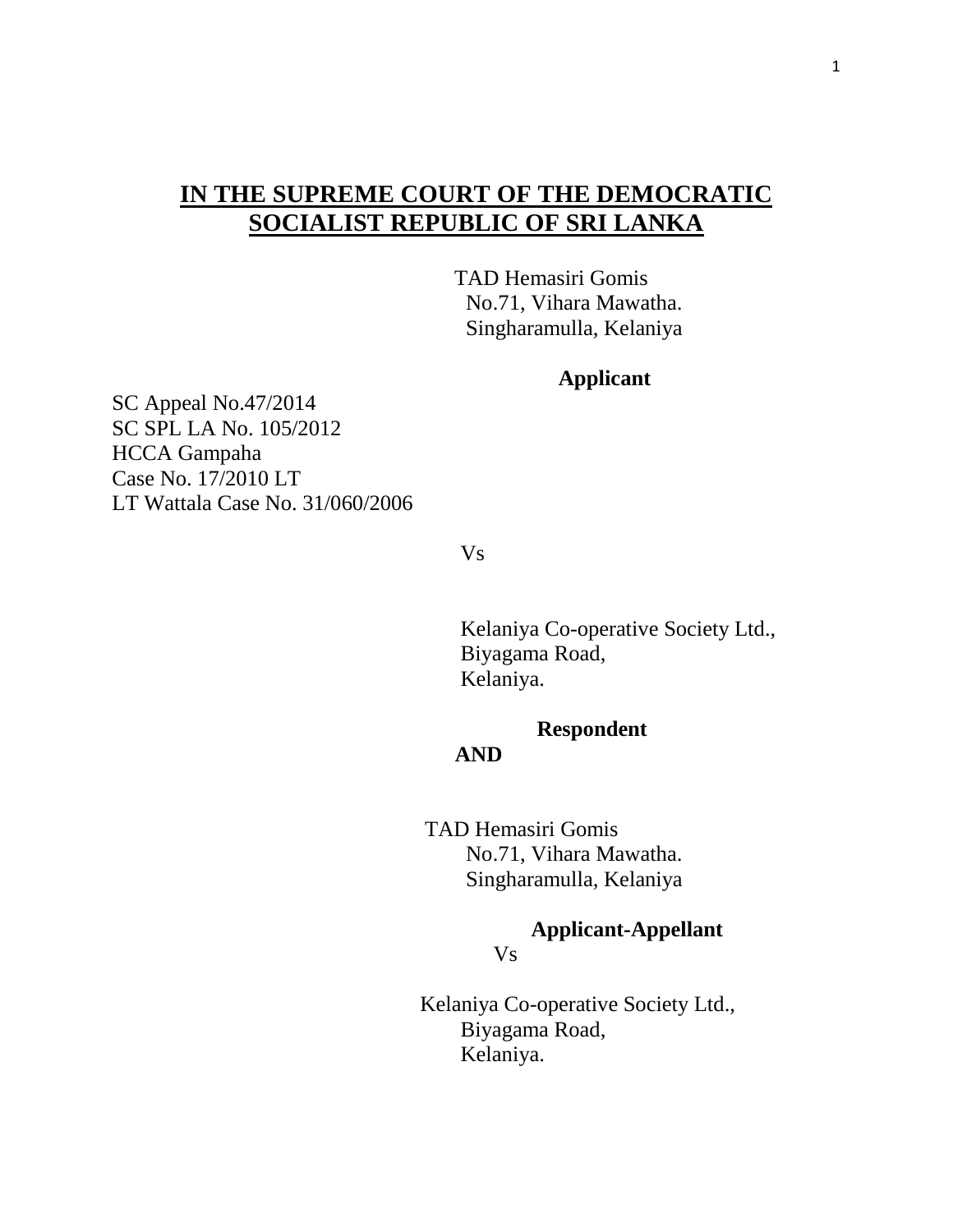## **Respondent-Respondent**

### **AND NOW BETWEEN**

 TAD Hemasiri Gomis No.71, Vihara Mawatha. Singharamulla, Kelaniya

**Applicant-Appellant-Petitioner-Appellant**

Vs

Kelaniya Co-operative Society Ltd., Biyagama Road, Kelaniya.

**Respondent-Respondent-Respondent-Respondent**

Before : Sisira J De Abrew J Upaly Abeyratne J Anil Gooneratne J

Counsel : Chatura Galhena for the Applicant-Appellant-Petitioner-Appellant Vidura Gunaratne for the Respondent-Respondent-Respondent

Argued on : 10.1.2017

Decided on : 1.3.2017

#### **Sisira J De Abrew J.**

 This is an appeal against the judgment of the learned High Court Judge dated 9.5.2012 wherein she affirmed the judgment of the learned President of the Labour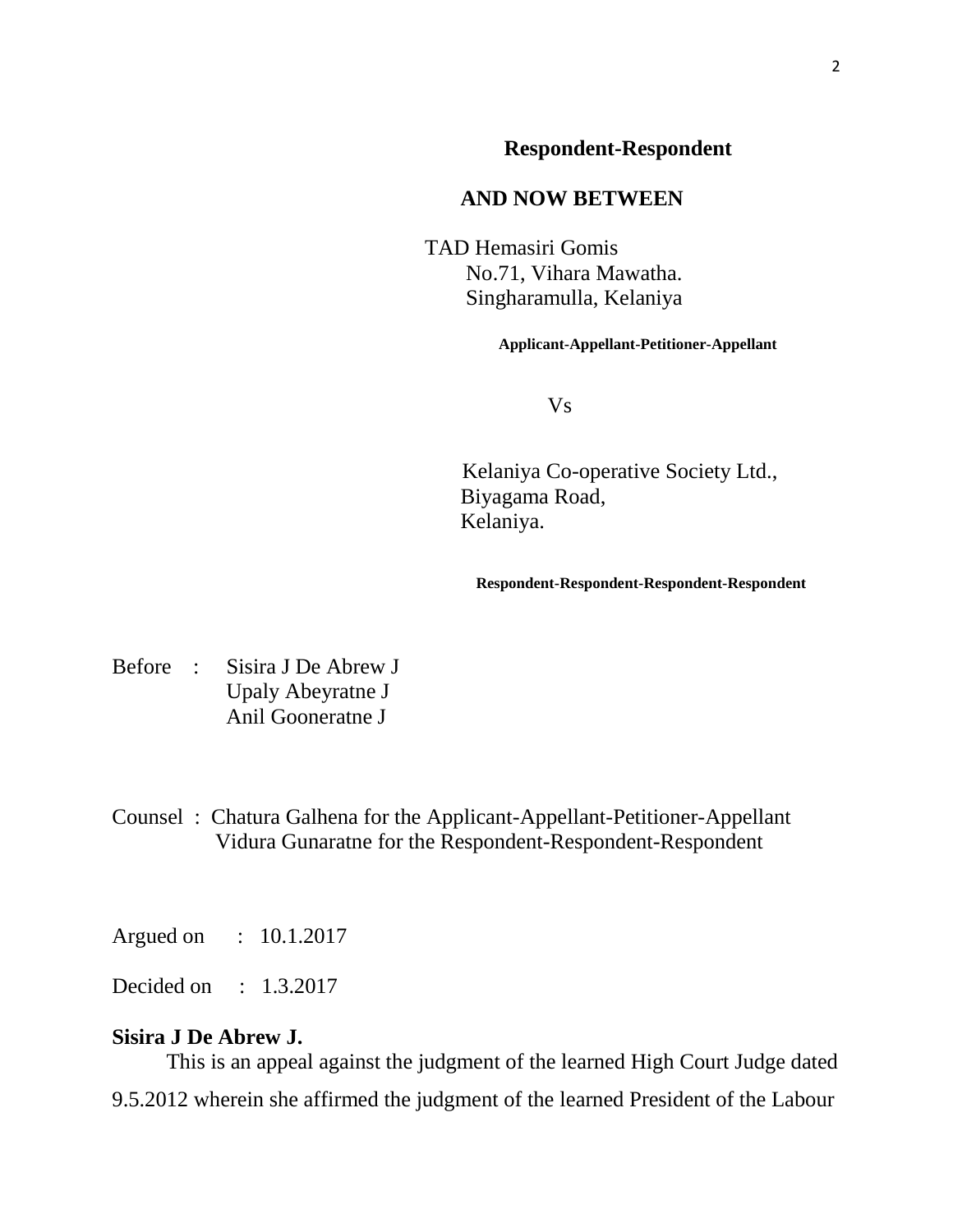Tribunal. This Court by its order dated 20.3.2014, granted leave to appeal on the questions of law set out in paragraphs 16(2) and 16(3) of the Petition of Appeal dated 19.2.2013. They are as follows.

- 1. Did the Civil Appellate High Court misdirect itself by failing to give due consideration to the contents of the documents marked by the Respondent in relation to the duties of the Appellant?
- 2. Did the Civil Appellate High Court misdirect itself by failing to give due consideration to the hypothetical assumptions made by the learned President of the Labour Tribunal in relation to the procedure to be followed by the Applicant in performing his duties?

 The Applicant-Appellant-Petitioner-Appellant (hereinafter referred to as the Applicant-Appellant) filed an application in the Labour Tribunal challenging his termination of services by the Respondent-Respondent-Respondent-Respondent (hereinafter referred to as the Respondent-Respondent). The learned President of the Labour Tribunal dismissed his application and held that the termination was justified. Being aggrieved by the said judgment of the learned President of the Labour Tribunal, he appealed to the High Court and the learned High Court Judge affirmed the judgment of the learned President of the Labour Tribunal. Being aggrieved by the said judgment, he has appealed to this court. Facts of this case may be briefly summarized as follows. The Applicant-Appellant was the Internal Auditor of the Respondent-Respondent. There are two safes in the Wedamulla Rural Bank and it was the practice of the Rural Bank to keep one key of the main safe with the Manager of the said bank and the other key with the Peoples Bank branch in the area. Certain jewellery pawned to the Wedamulla Rural Bank disappeared from the main safe and it is alleged that the Manager of the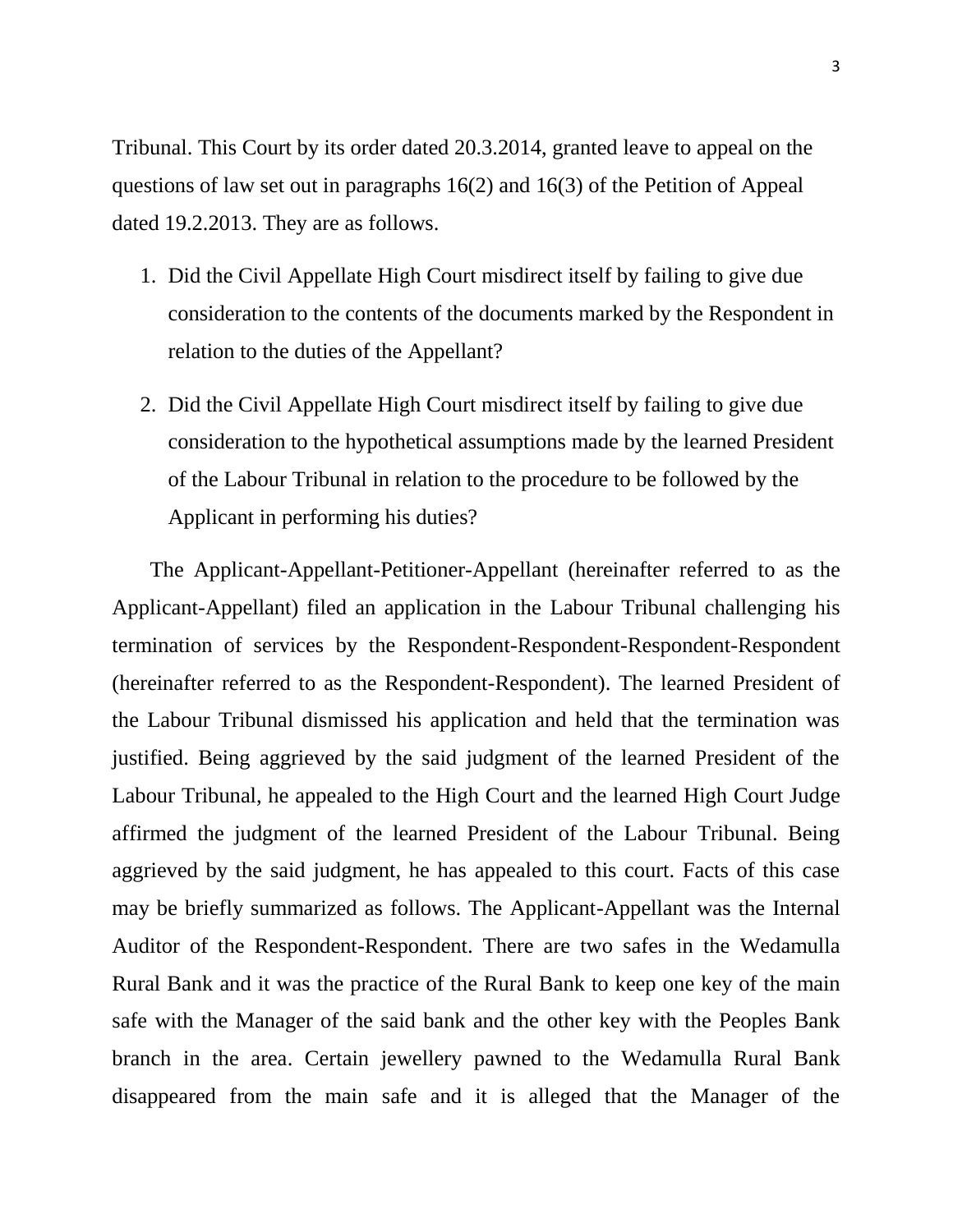4

Wedamulla Rural Bank has committed theft on the said jewellery. The allegation levelled against the Applicant-Appellant was that he being the Internal Auditor of the Wedamulla Rural Bank did not conduct proper audit in the said bank and as a result of the said failure the Manager was able to commit theft on the said jewellery. The Applicant-Appellant in his evidence (page 216-217) has admitted that he did not have sufficient time to check the items in both safes. The main contention of learned counsel for the Applicant-Appellant was that there was no duty on the part of the Applicant-Appellant to check both safes and that therefore he could not be held responsible for failure to conduct proper audit. I now advert to this contention. It is to be noted here that the General Manager of the Respondent-Respondent by letter dated 15.1.2001 marked R20, has given instructions to the Applicant-Appellant to carry out sudden examinations of both safes and report whether the jewellery kept in the safes tally with the ledger in which pawned jewellery is entered (pawned jewellery ledger). In the  $2<sup>nd</sup>$  paragraph of the same letter marked P20, the Applicant-Appellant had been further instructed to carry out sudden examinations of both safes before the end of the month. Learned counsel for the Applicant-Appellant referring to the said paragraph of the letter marked P20, contended that the said instructions were applicable only to the month of January 2001. But when I consider the entire contents of the said letter, I am unable to agree with the said contention. The Applicant-Appellant, in his evidence at page 217, admitted that he did not inspect the jewellery in the main safe.

 When I consider all the above matters, I hold that the Applicant-Appellant had failed to discharge his duties as per instructions given to him and that as a result of the said failure certain jewellery pawned to the Wedamulla Rural Bank had disappeared from the safe. For the above reasons, I hold that the termination of services of the Applicant-Appellant by the Respondent- Respondent was justified.